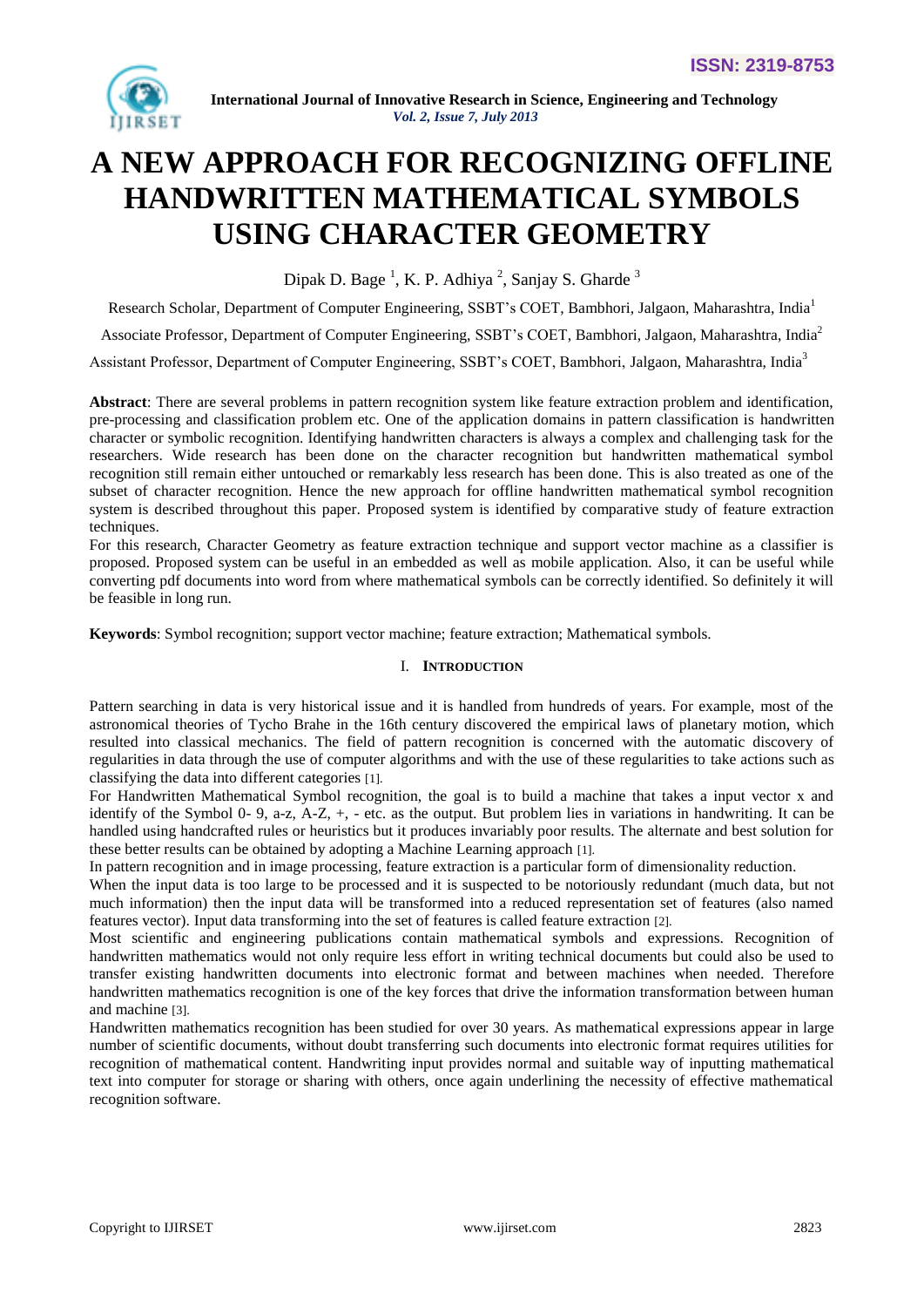

## II. **FEATURE EXTRACTION TECHNIQUES**

Feature extraction techniques applied on online as well as offline input data set. So by considering both data sets following are some feature extraction techniques described in short.

## *A. Chain Code*

Given a scaled binary image, first find the contour points of the character image. Here consider a  $3 \times 3$  window surrounded by the object points of the image. If any 4-connected neighbour points are a background point then the object point (P), as shown in figure 2.1 is considered as contour point. The contour following procedure uses a contour representation called "chain coding" that is used for contour following proposed by Freeman, shown in figure 2.2 a.

Fig. 2.1 Contour Point Detection neighbour

Each following proposed by Freeman, shown in figure 2.2 a. Each pixel of the contour is assigned a different code that indicates the direction of the next pixel that belongs to the contour in some given direction. It provides the points in relative position to one after another, independent of the coordinate system. In this methodology connected neighbouring contour pixels, the points and the outline coding are considered. Following procedure may proceed in clockwise or in counter clockwise direction. Here, researchers have chosen to proceed in a clockwise direction [4].



Fig. 2.2: Chain Coding, (a) Direction of connectivity, (b) 4 - connectivity, (c) 8 – connectivity [4].

## *B. Directional Features*

The first step required to simplify each character's boundary through identification of individual stroke or line segments in the image. Next, in order to provide a normalized input vector to the neural network classification schemes, the new character representation was broken down into a number of windows of equal size (zoning) whereby the number, length and types of lines available in each window was determined.

1) *Determining Directions:* The line segments that would be determined in each character image were categorized into four types: 1) Vertical lines, 2) Horizontal lines, 3) Right diagonal and 4) Left diagonal. Out of these four line representations, it also located intersection points between each type of line. To facilitate the extraction of direction features, the following steps were required to prepare the character pattern [5].

- 1. Starting point and intersection point location
- 2. Distinguish individual line segments
- 3. Labelling line segment information
- 4. Line type normalization

Following the steps described above, individual strokes in the character images are characterized by one of four numerical direction values (2, 3, 4 or 5). This process is illustrated in figure 2.3.

2) *Formation of Feature Vectors:* Once line segments were found, a methodology was developed for creating proper feature vectors. In first step, the character pattern marked with directional information was zoned into windows of equal size (the window sizes were varied during experimentation). In the next step, direction information was extracted from each individual window. Specific information such as the line segment direction, line segment length, its intersection points, etc. were state as floating point values between –1 and 1 [5].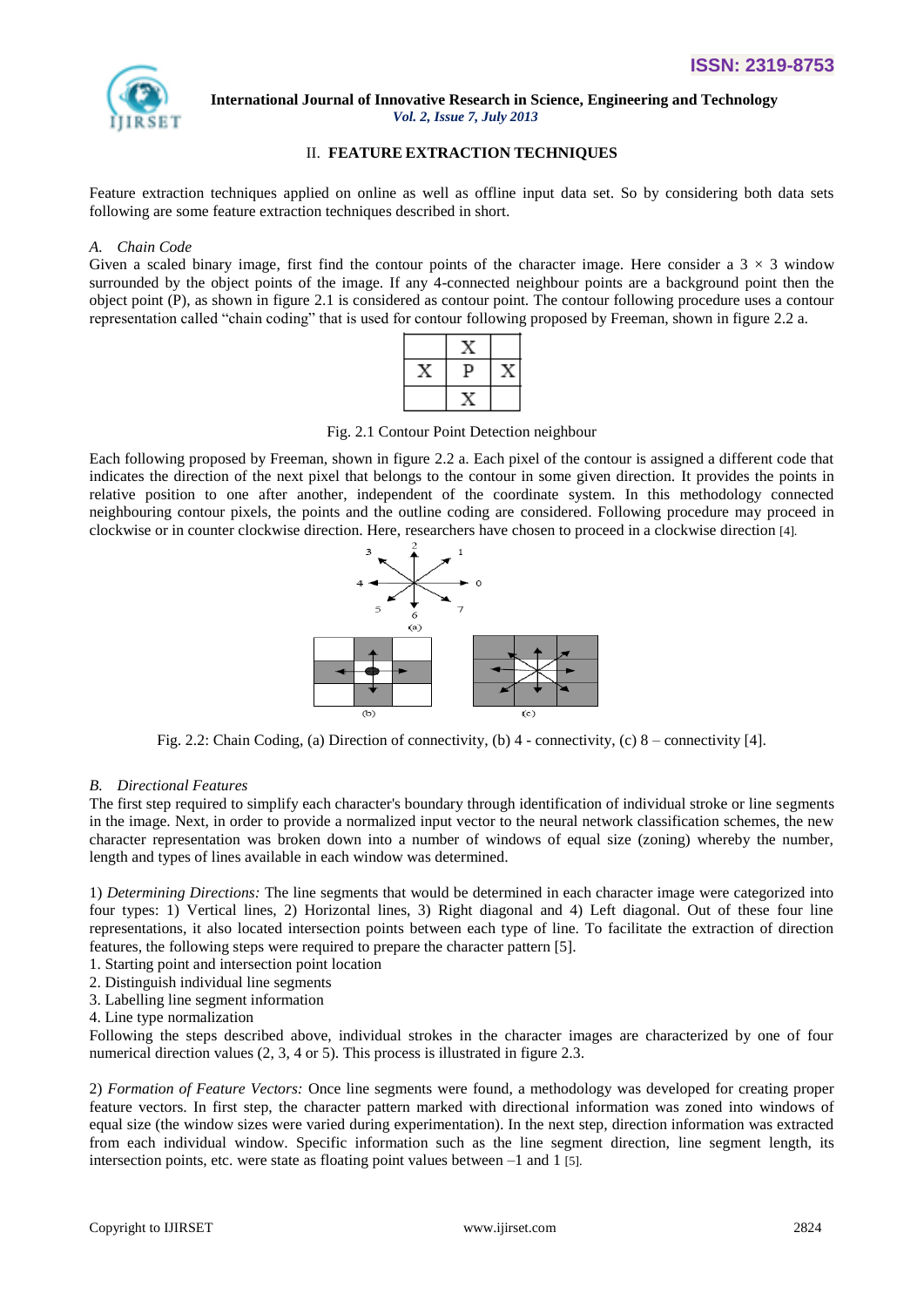



Fig. 2.3: (a) Original line, (b) Line in binary file, (c) After distinguishing directions (d) After direction normalization [5].

## *C. Local Features*

Local features- also known as Grid features can be extracted from gray level, binary and thinned images. From the small regions of whole image, local features are estimated, such as centre of gravity, width, height, horizontal and vertical projections, aspect ratio, area of black pixels of each grid region, normalized area of black pixels, gradient and concavity features etc. The global features can also be considered as local features for each grid region. To obtain a set of global and local features, both of these features sets are combined into a feature vector and the feature vector is sent as input to the classifiers for generating matching scores [6].

## *D. Global Features*

Global and local features contain information, which are effective for symbols recognition. Selection of different features is very important for any pattern recognition and classification technique. Global features are extracted from the whole symbol image. On the other hand, local geometric features are extracted from symbols grids. Moreover, each grid can be used to extract the same ranges of global features. Combination of these global and local features is further used to determine the symbol successfully from the database. This set of geometric features is used as input to the identification system [6].

## *E. Ink Related Features*

In the Ink Related Features following data we need to collect to identify symbols;

*Number of Strokes:* This information is visible in the data structures returned by the ink collection.

*Point Density:* We determine whether the ink density is most similar to the letter "o," "p" or "b." For o density, ink is evenly distributed in the whole stroke. With p density, ink is distributed in the upper part is more than that in the lower part, while for b density, ink is distributed in the lower part more than that in the upper part. To compute these, we divide the ink bounding box into three parts vertically, the upper 40%, the middle 20% and the lower box is 40%. We divide the ink bounding box into three boxes instead of two due to the variance in handwriting. For example, the lower part of letter "b" may occupy more than 50% of the symbol height [7].

## *F. Affine Moment Invariants*

Affine moment invariants (AMIs) are independent of actions of the general affine group and can be used in recognition of handwritten characters. A central moment of order  $p + q$  for a 2-dimensional object O can be represented as

$$
\mu_{pq} = \iint_O (x - x_c)^p (y - y_c)^q dx dy
$$

Where  $(x_c, y_c)$  is the centre of gravity of the object O. In the paper the first four affine moments were calculated to obtain a description of an isolated character in the form of a 4-dimensional vector. Samples were classified by the minimum distance to the training samples. The performance of AMIs is compared with that of the geometric moment invariants are invariant under the rotation, scale and translation. Affine moment invariants are important tools in object recognition problems. These techniques are commonly divided into two main categories according to how they make use of the image functions. So called as local approaches of the objects are segmented to smaller elements and invariants are computed separately for each of them. The second category consists of the global approaches; here features are computed directly from the whole image intensity function. The AMIs was derived by means of the theory of Algebraic invariants [8].

## *G. Character Geometry*

*Universe of Discourse:* At first, the universe of discourse is selected because the features extracted from the character image include the positions of different line segments in the character image.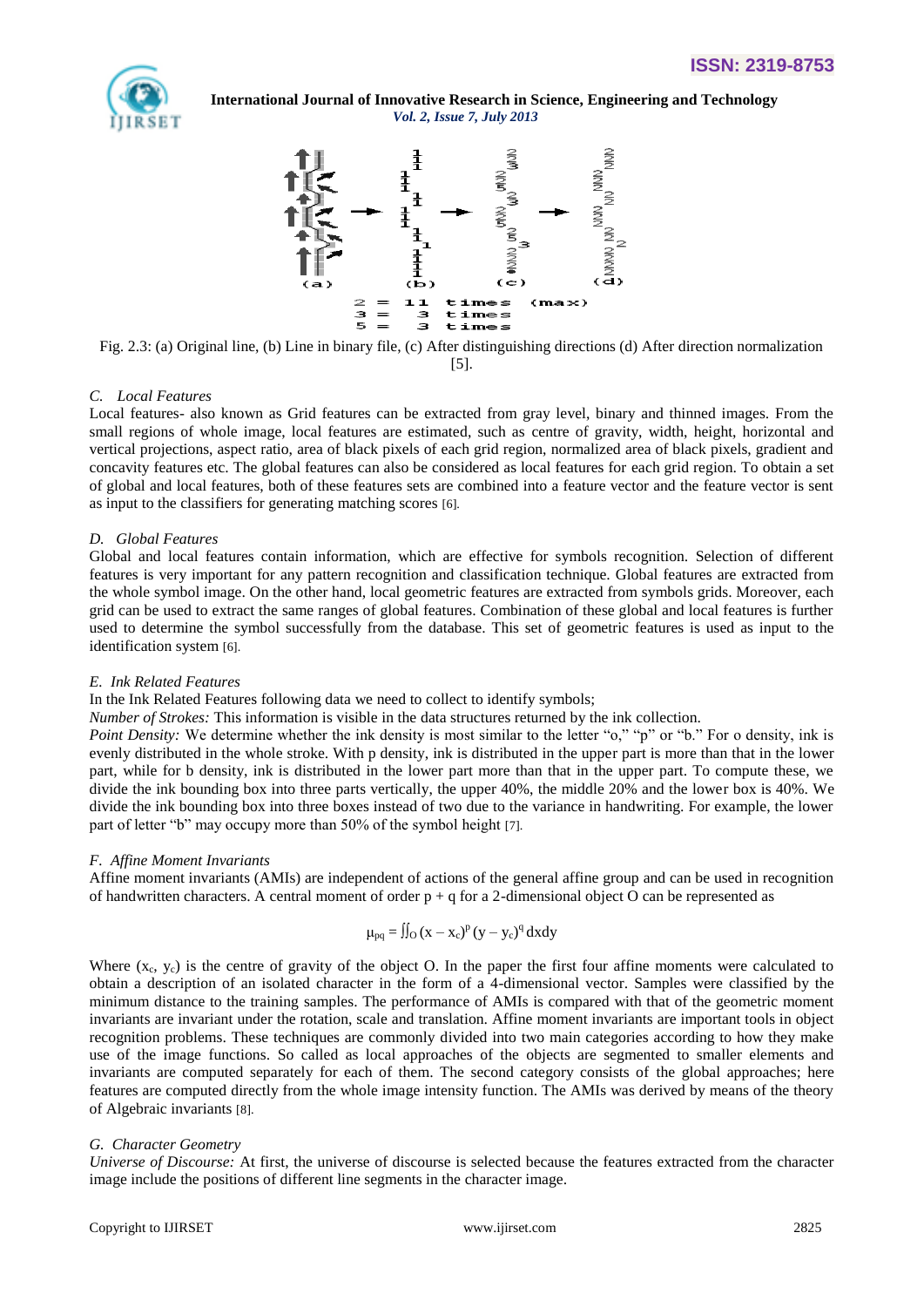

*Zoning:* The image is divided into windows of equal size and feature extraction is applied to each individual zone rather than the whole image. In our work, the image was partitioned into 9 equal sized windows.

*Starters, Intersections and Minor Starters:* To extract different line segments in a particular zone, the whole skeleton in that zone should be traversed. For this reason, particular pixels in the character skeleton are treated as starters, intersections and minor starters.

*Character traversal:* Character traversal starts after zoning by which line segments in each zone are extracted. The first step is the starters and intersections in a zone are identified and then occupied in a list. Then the algorithm starts by considering the starter list. Once all the starters are processed, minor starters find along the course of traversal are processed. The positions of pixels in each of the line segments obtained during the process are stored. After visiting all the pixels in the image, the algorithm stops.

*Distinguishing the line segments:* After all the line segments in the image are extracted, they are classified into any one of the following line-types – Horizontal line, Vertical line, Right-diagonal line, or Left-diagonal line.

*Feature Extraction:* After the line type of each segment is determined, feature vector is formed based on this information which includes the number and the normalized length of the four different types of lines in each zone [9]. The normalized length of a line is given as;

> Normalized Length  $=$   $\frac{\text{No. of line pixel}}{\text{No. of the point}}$ No. of zone pixel

After zone feature extraction, certain features are extracted for the entire image based on the regional properties, viz., Euler number, regional area, and eccentricity. By considering feature extraction techniques, we found symbols Geometry Feature Extraction as feature extractor because these produce 81 features respectively for each image. In this method we contain following steps which are shown in below in sub point

## *1. Universe of Discourse*

Universe of discourse is defined as the shortest matrix that fits the entire character skeleton. The Universe of discourse is selected because the features extracted from the character image include the positions of different line segments in the character image. So every character image should be independent of its Image size.





Fig. 2.4: a) Original Image b) Universe of Discourse

#### *2. Zoning*

After the universe of discourse is selected, the image is divided into windows of equal size, and the feature is done on individual windows. For the system implemented, two types of zoning were used. The image was zoned into 9 equal sized windows. Feature extraction was applied to individual zones rather than the whole image. This gives more information about fine details of character skeleton. Also positions of different line segments in a character skeleton become a feature if zoning is used. This is because, a particular line segment of a character occurs in a particular zone in almost cases. For instance, the horizontal line segment in character 'A' almost occurs in the central zone of the entire character zone [10].

#### *3. Starters, Intersections and Minor Starters*

To extract different line segments in a particular zone, the entire skeleton in that zone should be traversed. For this purpose, certain pixels in the character skeleton were defined as starters, intersections and minor starters.

#### 5 *Starters*

Starters are those pixels with one neighbour in the character skeleton. Before character traversal starts, all the starters in the particular zone is found and is populated in a list.



Fig. 2.5: a) Starters are rounded



Fig. 2.5: b) Intersections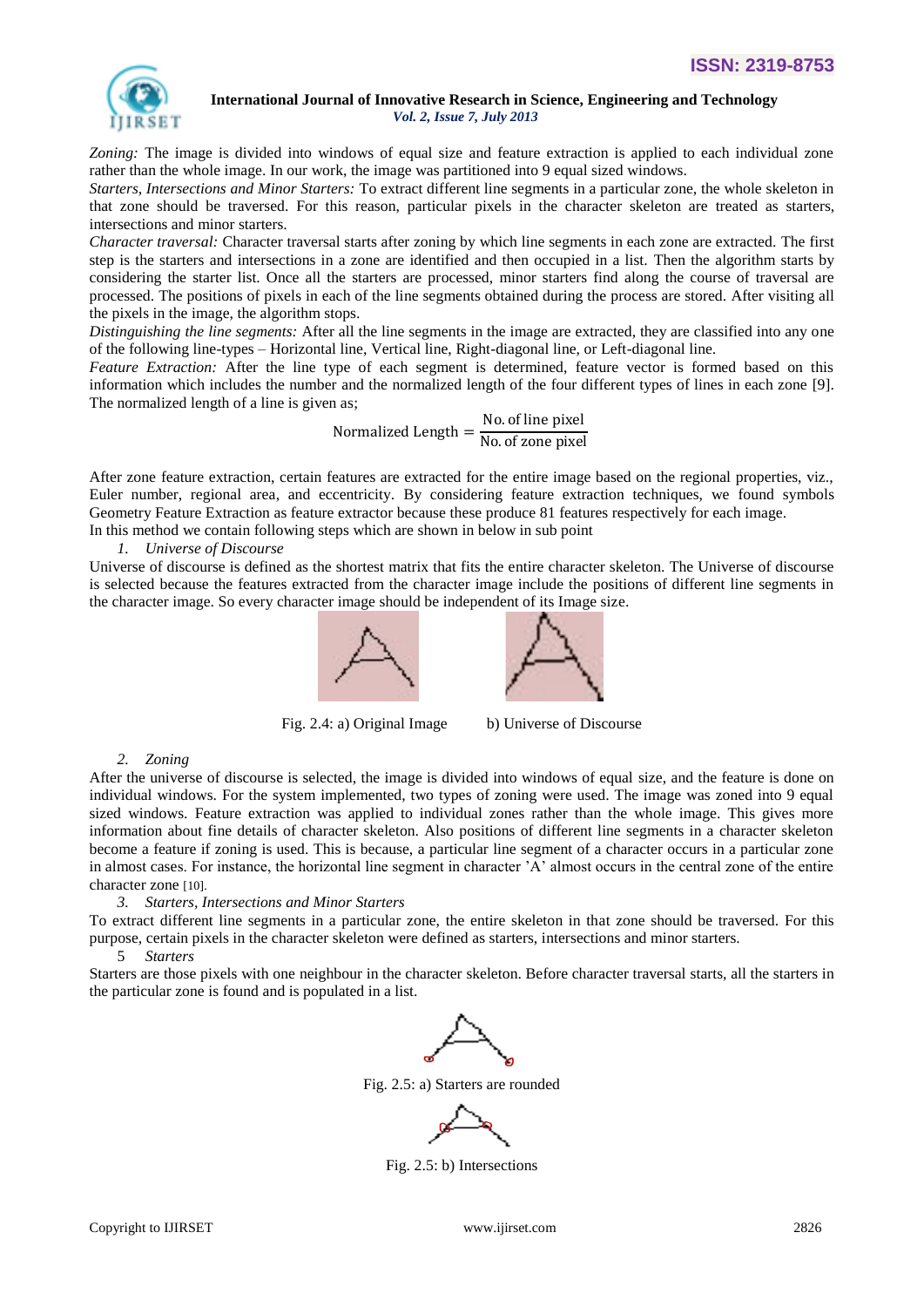

# *B. Intersections*

The definition for intersections is somewhat more complicated. The necessary but insufficient criterion for a pixel to be an intersection is that it should have more than one neighbour. A new property called true neighbours is defined for each pixel. Based on the number of true neighbours for a particular pixel, it is classified as an intersection or not. For this, neighbouring pixels are classified into two categories, direct pixels and diagonal pixels. Direct pixels are all those pixels in the neighbourhood of the pixel under consideration in the horizontal and vertical directions. Diagonal pixels are the remaining pixels in the neighbourhood which are in a diagonal direction to the pixel under consideration. Now for finding number of true neighbours for the pixel under consideration, it has to be classified further based on the number of neighbours it have in the character skeleton.

Pixels under consideration are classified as those with;

• *Three neighbouring pixels:* If any one of the direct pixels is adjacent to anyone of the diagonal pixels, then the pixel under consideration cannot be an intersection, else if if none of the neighbouring pixels are adjacent to each other then it's an intersection.

• *Four neighbouring pixels:* If each and every direct pixel having an adjacent diagonal pixel or vice-versa, then the pixel under consideration cannot be considered as a intersection.

• *Five or more neighbouring pixels:* If the pixels under consideration have five or more neighbours, then it is always considered as a intersection.

Once all the intersections are identified in the image, then they are populated in a list.

5 *Minor starters*

Minor starters are found along the course of traversal along the character skeleton. They are created when pixel under consideration have more than two neighbours. There are two conditions that can occur;



Fig. 2.6: Minor starters

• *Intersections:* If current pixel is an intersection point. Then current line segment will end and all the remaining unvisited neighbours are populated in the minor starters list.

• *Non-intersections:* Situations can occur where the pixel under consideration has more than two neighbours but still it's not an intersection. In such cases, the current direction of traversal is found by using the position of the previous pixel. If any of the unvisited pixels in the neighbourhood is in this direction, then it is considered as the next pixel and all other pixels are occupied in the minor starters list. If not any of the pixels is not in the present direction of traversal, then the current segment is ended there and all the pixels in the neighbourhood are occupied in the minor starters list [10]. When the proposed algorithm is applied to character 'A', in most cases, the minor starters found are given in the image.

## III. **RESULT AND DISCUSSION**

In Image processing we can apply different feature extraction techniques for pattern recognition either individually or combining more than one. Pattern recognition can be available in two ways that is; in printed pattern and in handwritten pattern. Again printed or handwritten pattern performed using online and offline way. For recognition of pattern you can apply any feature extraction techniques with best supporting classifier so that you can achieve higher recognition rate.

In this paper we will try to find out best feature extraction technique. And as per the analysis Character Geometry Feature Extraction Technique is one which support the different feature extraction techniques like; Local Feature Extraction Technique, Global Feature Extraction Technique, and Directional Feature Extraction Technique. Because as per the pattern required for these techniques are also used in Character Geometry.

Summery about different Feature Extraction Techniques along with the classifier used in following papers;

*I. Support Vector Machines for Mathematical Symbol Recognition:* 

In this paper Directional Feature Extraction Technique is used for printed mathematical symbols by using Support Vector Machine as classifier and achieved 97.0% recognition rate [11].

*II. Comparing Several Techniques for Offline Recognition of Printed Mathematical Symbols:* 

In this paper Local and Global Feature Extraction Techniques are used for offline printed mathematical symbols by using mixed classifier like Support Vector Machine, Hidden Markova Model, Weighted Nearest Neighbour etc. as classifier and conclude that best results were obtained with SVM classifiers [12].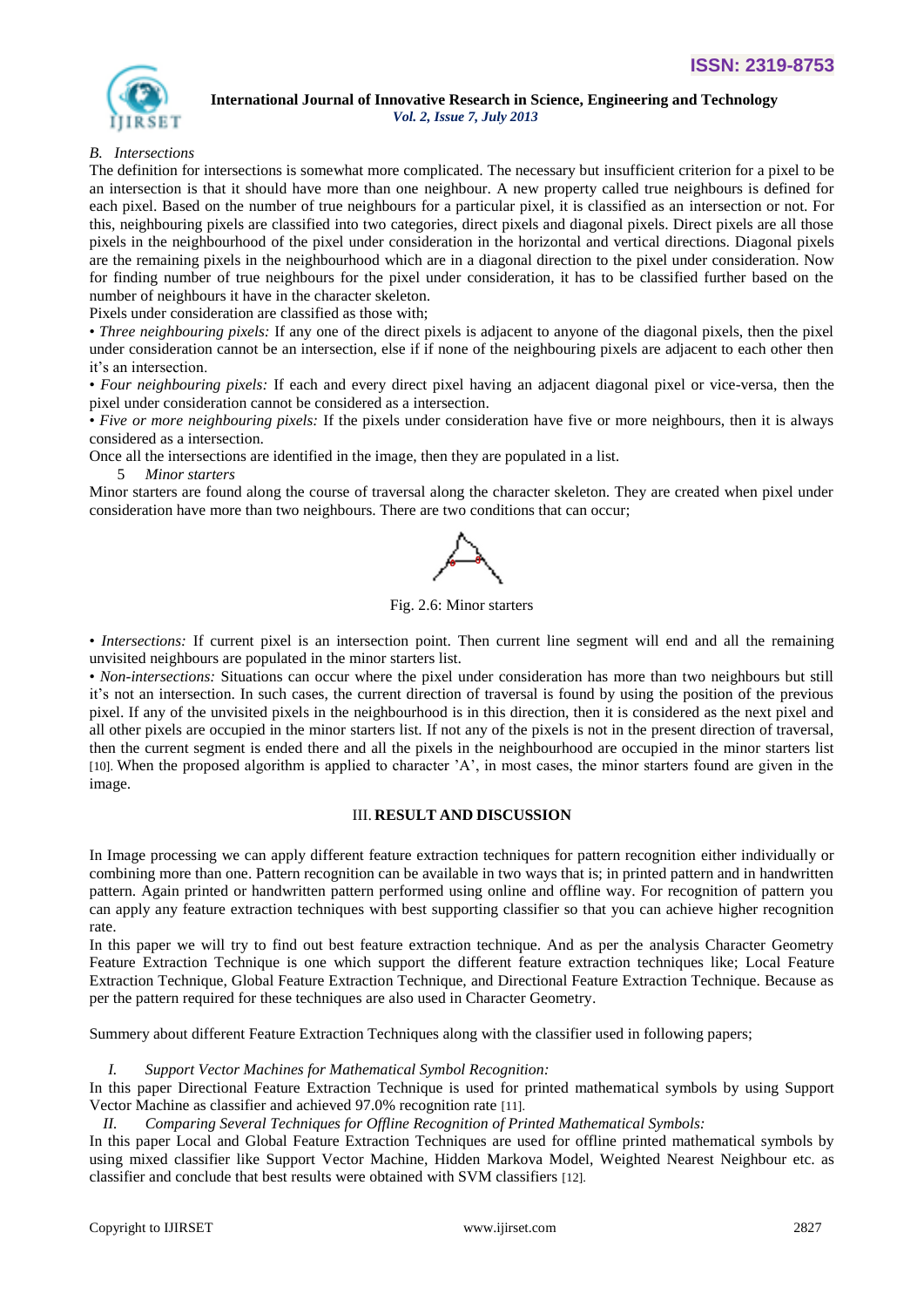

*III. Prototype Pruning by Feature Extraction for Handwritten Mathematical Symbol Recognition:*  In this paper Geometric Features, Ink Related Features, Directional Features, Global Features, and Local Features were used for offline printed mathematical symbols by using Elastic Matching as a classifier [7]. By analysing these papers we seen that Character Geometry supports all features that are supported by Local, Global and Directional feature extraction techniques.

Table I and Table II show analysis and study of different feature extraction and classification techniques respectively.

## Table I: Analysis of Feature Extraction Techniques

| <b>Paper Title</b>                                | <b>Feature Extraction Technique</b> | <b>Printed/Handwritten</b>             |
|---------------------------------------------------|-------------------------------------|----------------------------------------|
| A Template Matching Distance for Recognition of   | Chain Code                          | <b>Online Handwritten Mathematical</b> |
| On-Line Mathematical Symbols [13]                 |                                     | <b>Symbols</b>                         |
| <b>Support Vector Machines for Mathematical</b>   | <b>Directional Features</b>         | <b>Printed Mathematical Symbol</b>     |
| Symbol Recognition [11]                           |                                     |                                        |
| Comparing Several Techniques for Offline          | Global Features, Local Features     | <b>Offline Printed Mathematical</b>    |
| Recognition of Printed Mathematical Symbols[12]   | (Height, normalized grey level,     | Symbol                                 |
|                                                   | horizontal grey-level derivative,   |                                        |
|                                                   | vertical grey-level derivative and  |                                        |
|                                                   | Gaussian function)                  |                                        |
| <b>Evaluation of Feature Extraction and</b>       | Moment Invariant,                   | <b>Offline Printed</b>                 |
| Classification Techniques on Special Symbols [14] | <b>Gaber Feature</b>                | <b>Mathematical Symbol</b>             |
| Prototype Pruning by Feature Extraction for       | Geometric Features.                 | <b>Online Handwritten Mathematical</b> |
| Handwritten Mathematical Symbol Recognition[7]    | Ink Related Features.               | Symbols                                |
|                                                   | Directional Features,               |                                        |
|                                                   | Global Features, Local Features     |                                        |
| Incorporating Contextual Character Geometry in    | <b>Character Geometry</b>           | Handwritten                            |
| Word Recognition [15]                             |                                     | Word Recognition                       |

## Table II: Analysis of Classification Techniques

| <b>Paper Title</b>                          | <b>Classification</b>      | <b>Database Used</b>       | <b>Result/Remark</b>  |
|---------------------------------------------|----------------------------|----------------------------|-----------------------|
| A Template Matching Distance for            | Nearest Neighbour          | 90 symbols, 62100 total    | 98.94%                |
| Recognition of On-Line Mathematical         |                            | samples                    |                       |
| Symbols [13]                                |                            |                            |                       |
| <b>Support Vector Machines for</b>          | <b>SVM</b>                 | 284,739 character symbols  | 97.0%                 |
| Mathematical Symbol Recognition [11]        |                            | extracted from 363 journal |                       |
|                                             |                            | articles                   |                       |
| Comparing Several Techniques for Offline    | classical and novelty,     | UW-III database            | The best results were |
| Recognition of Printed Mathematical         | SVM, HMM, WNN              | InftyCDB-1 database        | obtained with SVM     |
| Symbols [12]                                |                            |                            | classifiers           |
| Evaluation of Feature Extraction and        | SVM, HMM, Neural           | Scan pdf data set          | 99.91% recognition    |
| <b>Classification Techniques on Special</b> | network                    |                            | rate can be higher    |
| Symbols [14]                                |                            |                            | using SVM             |
| Prototype Pruning by Feature Extraction     | <b>Elastic Matching</b>    | 10,000 mathematical        | 94.8%                 |
| for Handwritten Mathematical Symbol         |                            | handwriting samples        |                       |
| Recognition <sup>[7]</sup>                  |                            |                            |                       |
| <b>Incorporating Contextual Character</b>   | Segment Combination,       | 5735 US postal             | 96.80%                |
| Geometry in Word Recognition [15]           | <b>Character Alignment</b> | word images                |                       |

## IV. **PROBLEM DEFENITION**

Offline or online handwritten character recognition is one of the application domains in pattern classification. Recognition of Handwritten Mathematical Symbols is a complicated task due to the unconstrained shape variations, different writing style and different kinds of noise. Also, handwriting depends much on the writer and because we do not always write the same digit in exactly the same way, building a general recognition system that would recognize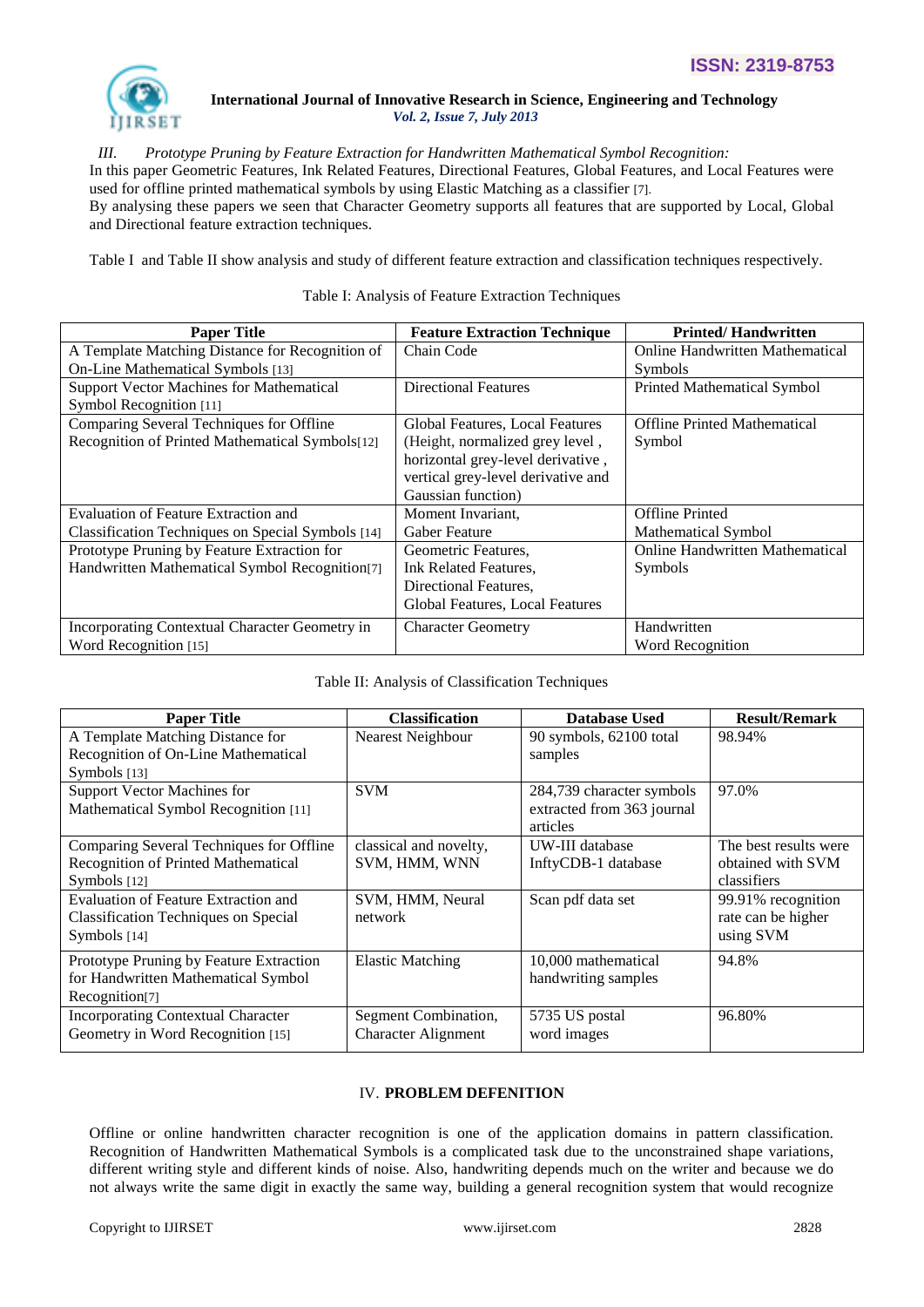

any digit with good reliability in every application is not possible. Most researchers had applied SVM techniques on English, Persian, Chinese, Arabic, Tamil characters as well as symbols and acquired better recognition rate.

We concentrated on the following areas: reducing the amount of computation, identifying discriminative features between symbols and building recognition models. Existing recognizers for, e.g., English, Chinese, Japanese and numbers have achieved reasonable processing rates based on small sets of symbols. In Asian languages there are many "characters", but only small sets of strokes. When the lexicon increases, it is challenging to achieve high accuracy and speed. One goal should be to reduce the amount of computation for recognition when a large number of symbols are used. One way to do this would be to group handwritten mathematical symbols into classes, once proper criteria for such grouping have been found. Unknown symbols would first be placed into a group, followed by recognition within the group instead of comparing with the whole set of symbols. One goal of the present work is to identify those characteristics that may be used to separate characters into classes effectively.

A common task in Machine Learning is to classify the data using training and testing. Support Vector Machine (SVM) is one of the better classifier among all Machine Learning algorithms for pattern recognition.

So, linear SVM is chosen as classifier for getting the better recognition rate in our proposed work for classification.

## V. **PROPOSED SOLUTION**

With reference to literature work and problem statement, Handwritten Mathematical Symbols Recognition is the area of concern. All techniques implemented for this purpose are produced higher recognition rate. But these are leaving some scope for improvement. So, we concentrated on following work.

- a. Improving the accuracy of recognition,
- b. Selecting appropriate Feature Extraction Techniques,
- c. Extracting minimum features for classification.

Proposed system follows all the necessary steps required to perform in Handwritten Symbol/Character Recognition System. Since internationally accepted standard dataset for Offline Mathematical Symbols is not available. Every researcher have implemented own dataset. We are prepared dataset for Mathematical Symbols by considering all possible constraints such as variations in writing styles, samples consisting with some noise, etc.



Fig. 5.1: Architecture of Proposed System.

#### VI. **CONCLUSION**

Different feature extraction techniques are explained along with Character Geometry. Basically these techniques are used for pattern recognition in different ways. Here we cover online as well as offline pattern recognition techniques for handwritten and printed character/symbols. For feature extraction techniques, we found that some techniques were follows unique features and some were follows mixed features for extracting features from image or input patterns. Character Geometry is a technique which supports different features they are supported by different techniques like Local, Global, and Directional features. These feature extraction techniques are used separately for symbols, characters and word recognition. Also it is found that Character Geometry is only used for character recognition purpose but yet not implemented for mathematical symbols. Linear SVM is under consideration as classifier for getting the better recognition rate in this work for classification. This is the proposed system and the implementation is going on.